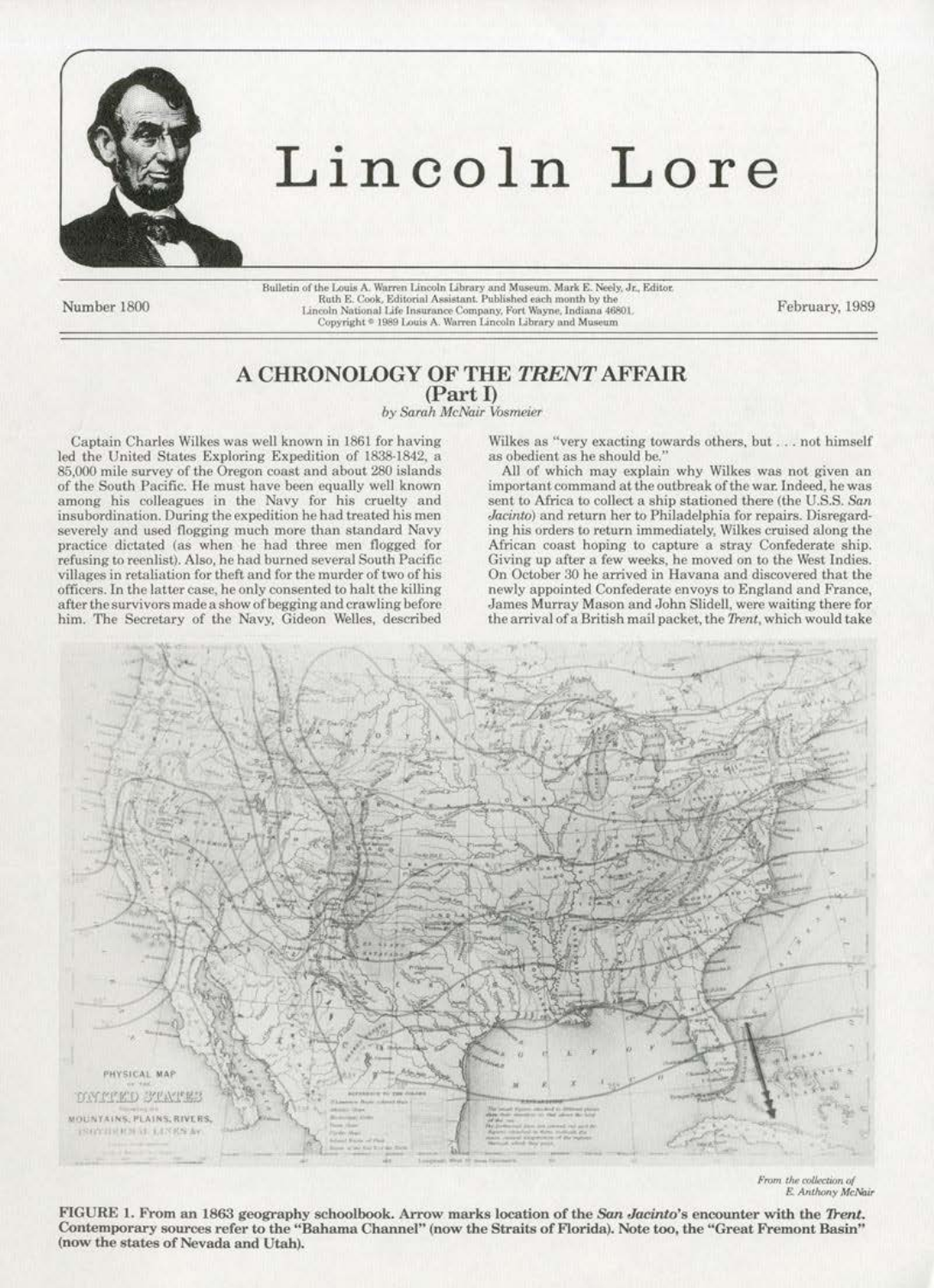them to their assignments in Europe.

Having failed in his earlier attempts for glory, Wilkes decided to try to intercept the Trent and seize the Confederate ambassadors before returning to Philadelphia as ordered. On November 8, 1861, Wilkes' San Jacinto met the Trent in the center of the Bahama Channel near the Paredon del Grande lighthouse. Wilkes ordered Lieutenant D. M. Fairfax to board the Trent, remove the two Confederates and their papers, and take the ship as a prize.

Fairfax boarded the ship and seized Mason, Slidell, and their secretaries (after a scuffle with some of the passengers and with Mathilde Slidell, John Slidell's daughter). When the Trent's captain refused to turn over the ship's papers to Fairfax, the only way to remove the papers was to take the ship as a prize. Because Fairfax was concerned that England might declare war over such an action, he convinced Wilkes to allow the Trent to go on its way. Furthermore, as Fairfax pointed out to Wilkes, holding the Trent as a prize would unfairly inconvenience the innocent passengers, and it would also dangerously reduce the San Jacinto's crew just as they were preparing to enter Confederate waters.

As the San Jacinto sailed north with the prisoners, Wilkes collected, from his officers and the two Confederate envoys, statements describing how the capture took place. These are published in the Official Records of the Union and Confederate Navies . . . (ser. I, vol. I), and make entertaining reading. For example, one of Wilkes' officers complained about the rude comments the Trent's passengers made "evidently intended for our benefit":

"Did you ever hear of such an outrage?"... "This is the best thing in the world for the South." ... Did you ever hear of



From the Louis A. Warren Lincoln Library and Museum

such a piratical act?" "Why this is a perfect Bull Run." The packet of statements also recorded Wilkes' and Fairfax's gentlemanly conduct. Even Mason and Slidell, having been assigned the captain's cabin and having feasted on sherry and oysters, had to admit that they had "uniformly been treated with great courtesy and attention." Unfortunately, the question of the prisoners' treatment would not be an issue when news of the capture reached the British and American governments.

The news did not reach most Northerners until November 16 (Saturday) when the first stories appeared in the afternoon newspapers, and by Monday, almost every Northern paper was describing Wilkes as a hero. With the war going badly for the North, Northerners were hungry for some kind of Union victory, and Wilkes' capture of the two Confederate diplomats seemed like what they were waiting for. Lincoln was less enthusiastic, predicting that the Confederates might turn out to be "white elephants:" more trouble to keep than they were worth.

The British Minister to the United States, Lord Lyons, described American public opinion as being "very much pleased at having ... insulted the British flag." In fact the American enthusiasm over the Trent affair reinforced Lyon's fears about the American government. Lyons had been warning his superiors for months that the American government might create a pretext for war with England as a way to unite their own country, and he became even more concerned after Lincoln appointed William Henry Seward to be Secretary of State. For Lyons, Seward was the epitome of American politicians who pandered to the "mob." He was brash and rude, and he was also inexperienced in foreign policy; furthermore, he appeared to have designs on Canada, a British possession.

According to Lyons, the Trent affair was a blatant example of the way Seward (and the American government) made



From the Louis A. Warren Lincoln Library and Museum

FIGURE 3. James Murray Mason.

**FIGURE 2. Charles Wilkes.**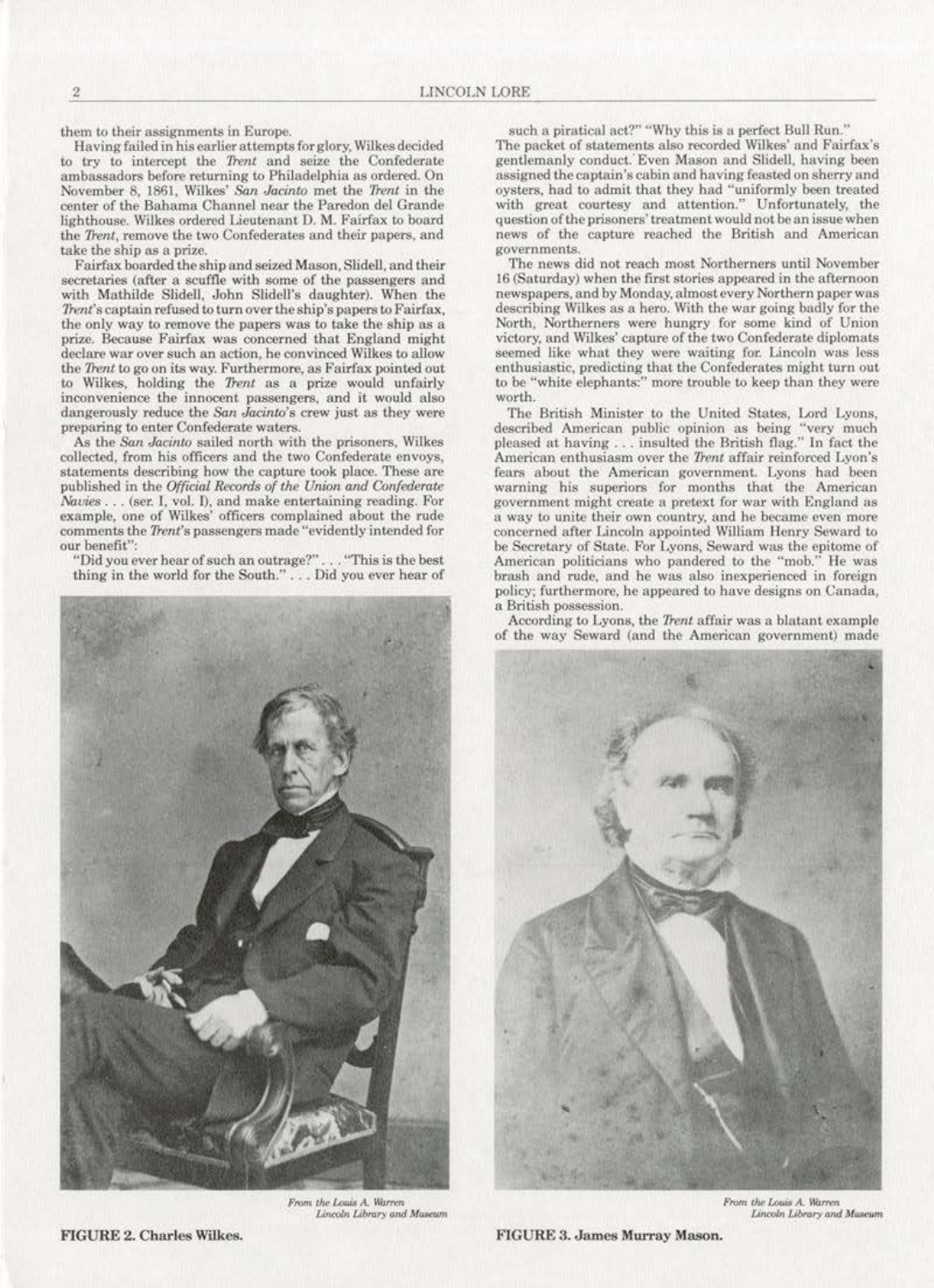political capital out of insulting England. It also reflected the Americans' complete disregard for England's honor and for the possibility of English retaliation or war. In May, Lyons had warned the British Foreign Secretary that whenever the British tolerated an insult from the Americans, the Americans were encouraged to go a little farther the next time. Thus, it was imperative for the English government to convince the United States that there was a point beyond which they would not tolerate insults. In his earliest reports about the Trent affair, Lyons suggested that this latest insult might be where England should draw the line, and he further suggested that the British should make a show of force in response to the insult. However, since the Atlantic cable was not functioning in 1861, Lyons' first dispatch did not reach England until December 1.

News reports of the Trent affair first reached England on November 27; the journalists reacted angrily, calling it an outrage and an "unendurable" insult. The most damaging rumors were those alleging that the Lincoln administration had ordered Wilkes to ignore international law and seize the men from an English ship. Lord John Russell (British Foreign Secretary) and Lord Palmerston (Prime Minister) scheduled a cabinet meeting for November 29 to decide how to respond to the incident. Before the meeting, Russell asked Charles Francis Adams (the American Minister to England) about the rumors, but Adams had to admit that he knew nothing about the incident. In fact, he did not receive any useful information about it from Seward until more than two weeks later.

In addition to the regular cabinet members, several legal experts had been asked to attend the meeting to give advice. The experts declared that the seizure had been illegal under international law, explaining that a ship's captain did not have the authority to determine the fates of passengers on neutral



From the Louis A. Warren Lincoln Library and Museum

ships. That authority properly belonged only to a prize court judge, and thus, Wilkes might have been justified if he had taken the ship (and the Confederates' papers) to an admiralty court to be judged. However, since Wilkes ignored the courts and took the law into his own hands, the British government could be justified in demanding reparations.

Based on this opinion, and influenced by the newspapers and rumors, the cabinet members determined to send the American government an ultimatum and to meet again the next day to draft it. By the next day tempers had cooled a bit, and the cabinet amended and reworded the original draft, softening the harsh language. Nevertheless, the resulting dispatch insisted that the Americans release their captives and make an apology for Wilkes' "insult to the British flag." In another dispatch, Russell instructed Lyons to close the British Legation in Washington and return to England if the demands were not met within seven days.

With a mail steamer being held in the harbor waiting for the diplomatic dispatch, Lord Russell asked Queen Victoria to give her opinion of the draft as soon as possible. The Queen, however, had other responsibilities that night, and so her husband, Prince Albert read the dispatches and composed her response. Suggesting that the cabinet's note was too brusque, he provided the Americans with an honorable way out: his addition assumed that the Americans had not intended to insult England, and expressed "a hope that the American captain did not act under instructions, or, if he did, that he misapprehended them." The cabinet agreed to the proposed changes, and Russell added further orders to Lyons: Lyons should emphasize the importance of releasing the captives more than the apology, and he could tell Seward about the



From the Louis A. Warren Lincoln Library and Museum

FIGURE 5. Napoleon Bonaparte III.

FIGURE 4. John Slidell.